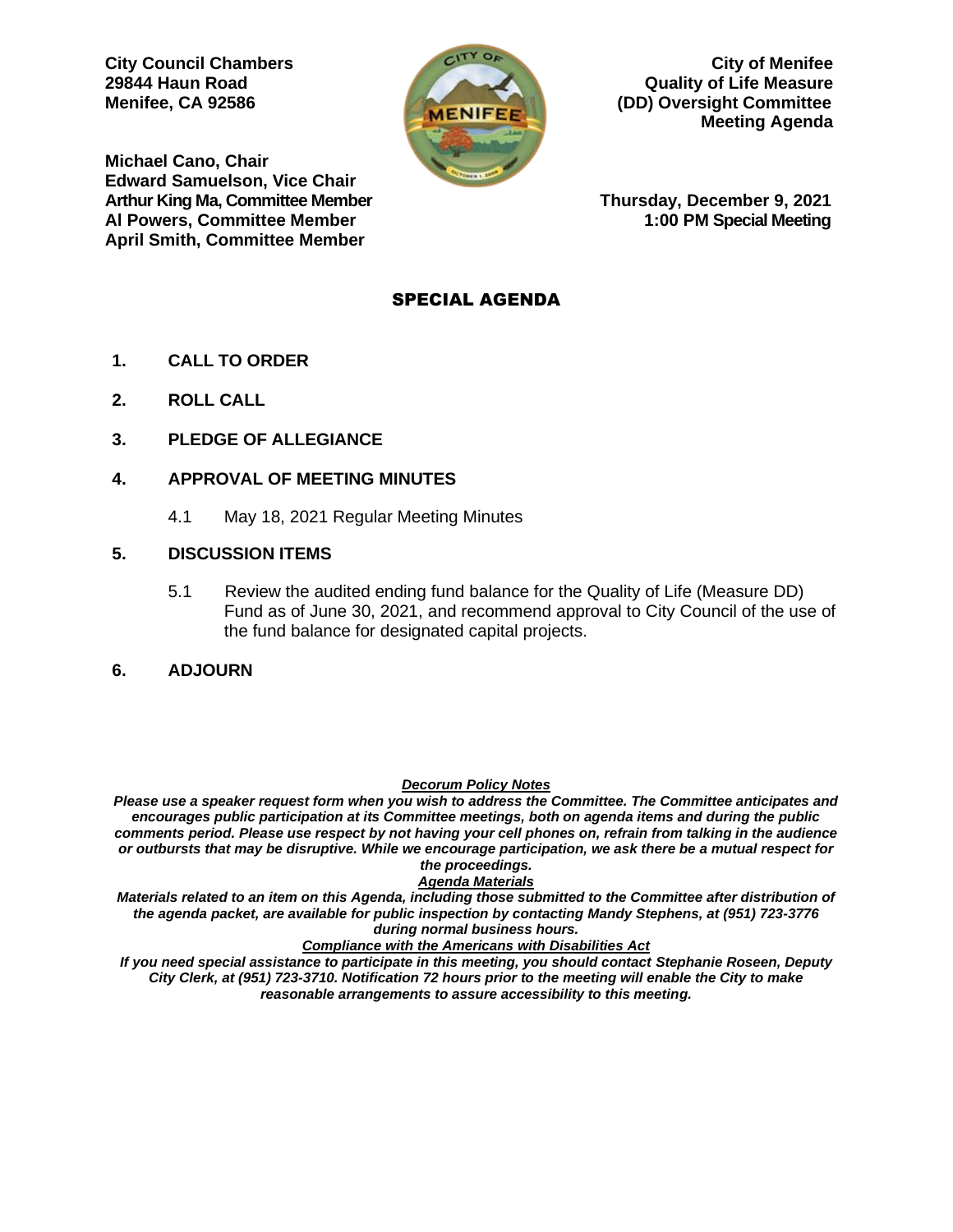**City Hall Council Chambers 29844 Haun Road Menifee, CA 92586** 

**Michael Cano, Chair Edward Samuelson, Vice Chair Arthur King Ma, Committee Member Al Powers, Committee Member Tuesday, May 18, 2021 April Smith, Committee Member 3:00 PM Regular Meeting**



**City of Menifee Quality of Life Measure (DD) Oversight Committee Meeting Minutes**

#### **Minutes**

## **1. CALL TO ORDER**

Chair Michael Cano called the meeting to order at 3:02 p.m.

## **2. ROLL CALL**

Executive Assistant Mandy Stephens called roll. Present were: Al Powers, April Smith, Edward Samuelson and Michael Cano. (Arthur King Ma joined at 3:06 p.m.)

## **3. FLAG SALUTE**

Chair Cano led the flag salute.

## **4. PRESENTATIONS**

There were no presentations.

#### **5. PUBLIC COMMENTS**

There were no public comments.

## **6. APPROVAL OF MEETING MINUTES**

6.1 February 24, 2021 Regular Meeting Minutes

The minutes were approved 4-0. (Committee Member Ma was not present during the approval of minutes and joined the meeting at 3:06 p.m.)

## **7. DISCUSSION ITEMS**

- 7.1 Review and Discuss 2021/2022 Proposed Quality of Life Measure (DD) Budget
	- Consider forwarding a recommendation to the City Council for the Quality of Life Measure (DD) Budget

Deputy Finance Director Wendy Preece presented the Quality of Life Measure (DD) FY2021-2022 proposed budget review to the Committee. After the presentation, Chair Cano asked what sources most of the revenue was coming from. Ms. Preece explained that online sales delivered in Menifee zip codes were a large contributor to the Quality of Life Measure (DD) funds. Chair Cano asked if it was possible to get a breakdown of different types of businesses that contribute to the Measure's funds. Ms. Preece said she can ask the consulting company (HDL) for a breakdown report.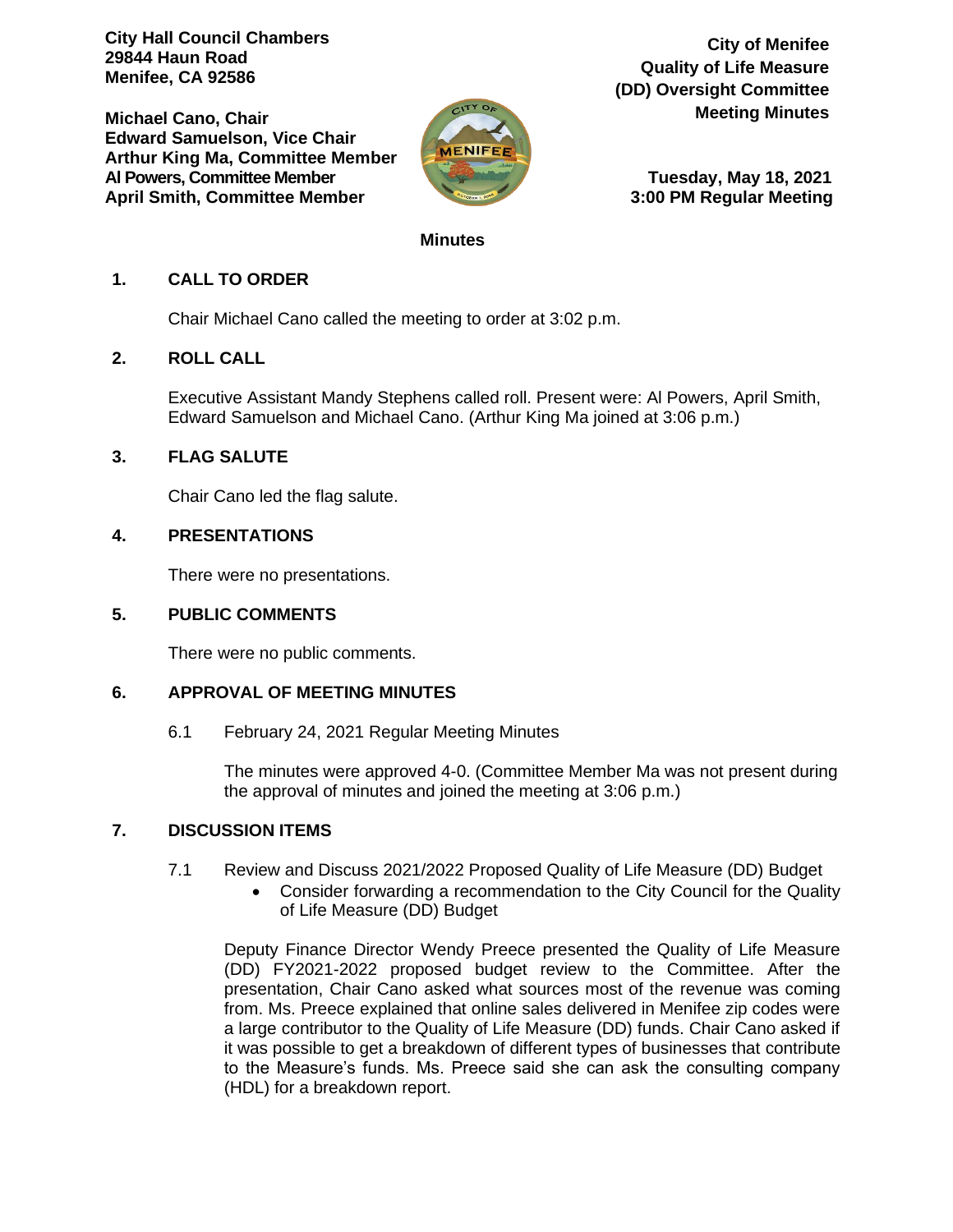Assistant City Manager Jeff Wyman explained the rebranding of the Measure to give it a more appropriate name that encapsulates the meaning of the Measure. Quality of Life Measure was the chosen name as the purpose of these funds is designed to improve the quality of life for residents.

Principal Engineer Carlos Geronimo presented the Quality of Life Measure (DD) FY2021-2022 Proposed CIP budget review. Chair Cano asked how long ago the projects were completed. Mr. Geronimo said they have been completed in the last three to four years.

Committee Member Samuelson asked how old is the neighborhood that requires the Pavement Management Program. Mr. Geronimo explained that these are very old neighborhoods that are in need of resurfacing and neighborhoods are reevaluated every five years. Committee Member Smith asked what the process is of selecting construction companies for the projects. Mr. Geronimo said the City follows an open bid process. The selected qualified company is one that meets all the public works requirements and has a competitive price. Chair Cano asked what percentage of the general fund Quality of Life Measure (DD) funds is. Ms. Preece said it was approximately 20 percent of the general fund and 11 percent of citywide funds.

Vice Chair Samuelson made the motion to recommend to City Council to accept the FY2021/2022 proposed Quality of Life Measure (DD) budget as presented. Committee Member Ma seconded the motion. The motion passed unanimously.

AYES: Smith, Powers, Ma, Samuelson, Cano NOES: None

## **10. STAFF COMMENTS**

There were no staff comments.

## **11. COMMITTEE REPORTS/COMMENTS ON COMMITTEE ACTIVITES**

There were not Committee reports/comments.

## **12. ADJOURNMENT**

Committee Chair Cano adjourned the meeting at 3:41 p.m.

Mandy Stephens, Executive Assistant

 $\frac{1}{\sqrt{2}}$  ,  $\frac{1}{\sqrt{2}}$  ,  $\frac{1}{\sqrt{2}}$  ,  $\frac{1}{\sqrt{2}}$  ,  $\frac{1}{\sqrt{2}}$  ,  $\frac{1}{\sqrt{2}}$  ,  $\frac{1}{\sqrt{2}}$  ,  $\frac{1}{\sqrt{2}}$  ,  $\frac{1}{\sqrt{2}}$  ,  $\frac{1}{\sqrt{2}}$  ,  $\frac{1}{\sqrt{2}}$  ,  $\frac{1}{\sqrt{2}}$  ,  $\frac{1}{\sqrt{2}}$  ,  $\frac{1}{\sqrt{2}}$  ,  $\frac{1}{\sqrt{2}}$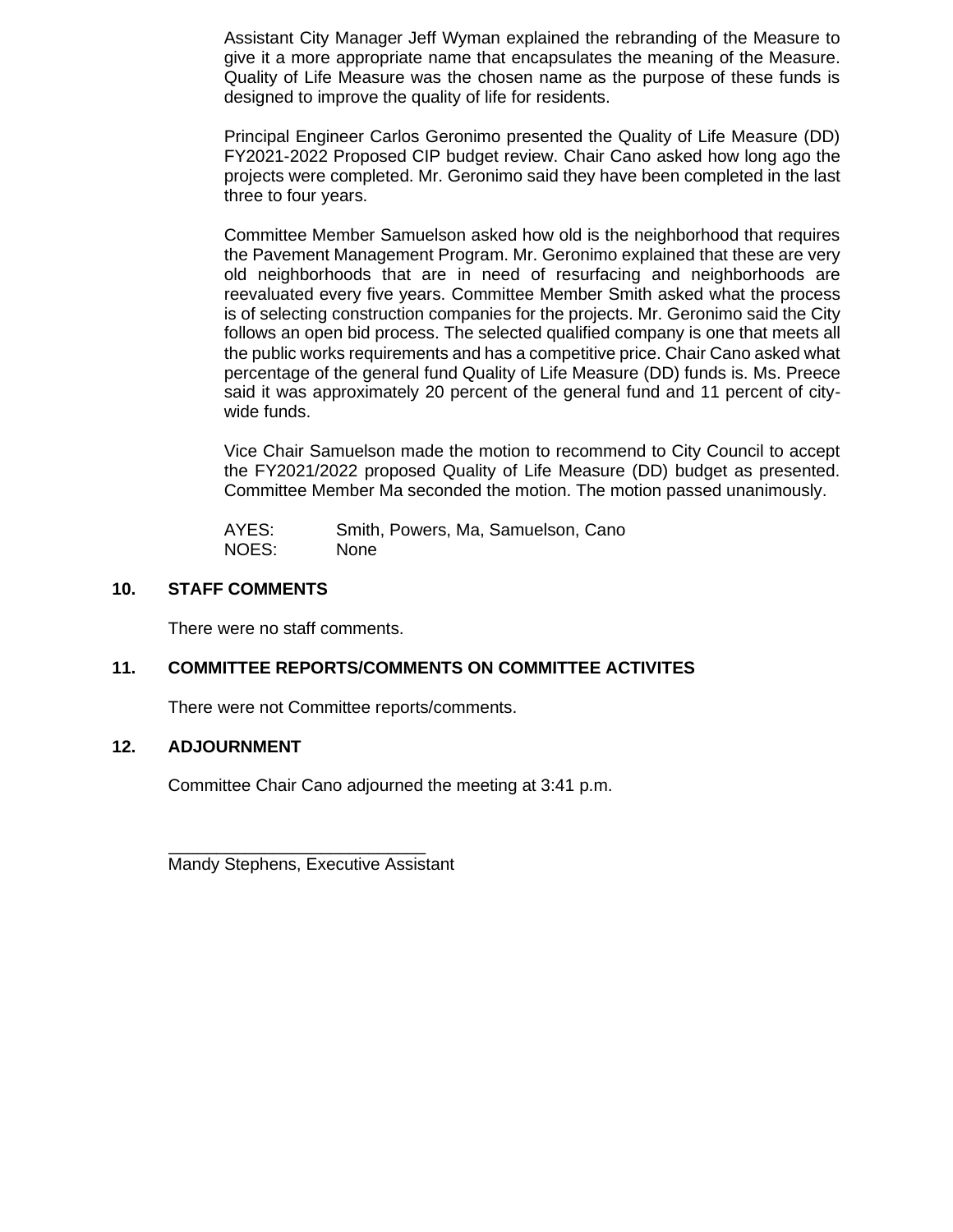# **CITY OF MENIFEE**

| SUBJECT:             | Measure DD FY 20/21 Budget to Actual     |
|----------------------|------------------------------------------|
| <b>MEETING DATE:</b> | December 9, 2021                         |
| TO:                  | Measure DD Oversight Committee           |
| <b>PREPARED BY:</b>  | Wendy Preece, Deputy Finance Director    |
| APPROVED BY:         | Rochelle Clayton, Assistant City Manager |
|                      |                                          |

## **RECOMMENDED ACTION**

Review the audited ending fund balance for the Quality of Life (Measure DD) Fund as of June 30, 2021, and recommend approval to City Council of the use of the fund balance for designated capital projects.

## **DISCUSSION**

As shown in Table 1, as of June 30, 2021, the Quality of Life (Measure DD) actual revenues were \$16,729,673, which is \$2,674,673 higher than was budgeted. The expenditures totaled \$10,771,127, which is (\$8,823,430) less than was budgeted, primarily due to capital projects not being completed last fiscal year and the budget was rolled over to be used in the current year.

| <b>Quality of Life Revenue Budget</b>     |                         |                           |                               |  |  |  |  |  |  |
|-------------------------------------------|-------------------------|---------------------------|-------------------------------|--|--|--|--|--|--|
|                                           | <b>Adjusted FY20/21</b> | Actuals                   | Over/(Under)                  |  |  |  |  |  |  |
| <b>Department</b>                         | <b>Budget</b>           | FY 20/21                  | <b>Budget</b>                 |  |  |  |  |  |  |
| Sales Tax                                 |                         | \$14,000,000 \$16,724,722 | \$2,724,722                   |  |  |  |  |  |  |
|                                           |                         |                           |                               |  |  |  |  |  |  |
| <b>Interest Earnings</b>                  | 55,000                  | 4,951                     | (50,049)                      |  |  |  |  |  |  |
| Measure DD FY 20/21 Budget:               |                         | \$14,055,000 \$16,729,673 | \$2,674,673                   |  |  |  |  |  |  |
| <b>Quality of Life Expenditure Budget</b> |                         |                           |                               |  |  |  |  |  |  |
|                                           | <b>Adjusted FY20/21</b> |                           |                               |  |  |  |  |  |  |
|                                           |                         | Actuals                   |                               |  |  |  |  |  |  |
| <b>Department</b>                         | <b>Budget</b>           | FY 20/21                  | Over/(Under)<br><b>Budget</b> |  |  |  |  |  |  |
| Menifee Police Department                 | \$5,274,180             | \$4,906,555               | ( \$367, 625)                 |  |  |  |  |  |  |
| <b>Fire Department</b>                    | 4,911,862               | 4,659,058                 | (252, 804)                    |  |  |  |  |  |  |
| Code Enforcement                          | 302,396                 | 263,112                   | (39, 284)                     |  |  |  |  |  |  |
| Capital Projects (CIP)                    | 9,106,119               | 942,402                   | (8, 163, 717)                 |  |  |  |  |  |  |

As shown in Table 2, the ending audited fund balance for the Quality of Life (Measure DD) Fund as of June 30, 2021, is \$11,671,621. Of this total, \$7,138,216 was for ongoing capital projects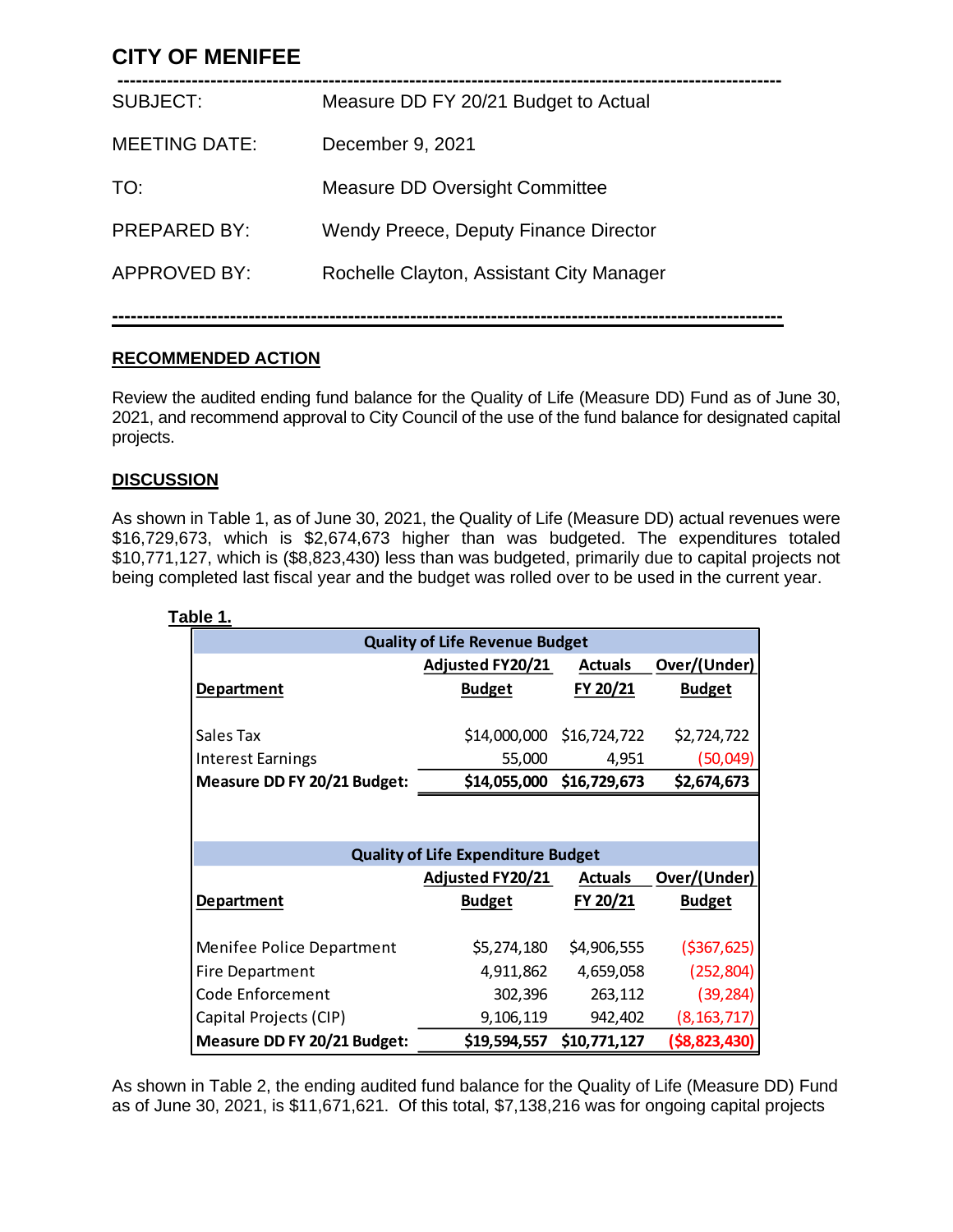and was rolled over into current FY 21/22; \$826,480 was assigned for encumbrances; \$671,614 is assigned for the Holland Overpass; and \$223,872 is assigned for the Bradley Bridge, leaving \$2,811,438 as Unassigned Fund Balance.

## **Table 2.**

|          | <b>Beginning Fund Balance</b>                                                                  | \$<br>5,713,075  |                   |
|----------|------------------------------------------------------------------------------------------------|------------------|-------------------|
|          | <b>Transaction Tax Revenue Received</b>                                                        | 16,724,722       |                   |
|          | <b>Interest Earnings Revenue Received</b>                                                      | 4,951            |                   |
|          | <b>Total Revenue</b>                                                                           | \$<br>16,729,673 |                   |
|          |                                                                                                |                  |                   |
|          | <b>TOTAL MEASURE DD FUNDS:</b>                                                                 | \$<br>22,442,748 |                   |
|          | Code Enforcement Expenditures                                                                  | \$<br>263,112    |                   |
|          | <b>CalFire Expenditures</b>                                                                    | 4,659,058        |                   |
|          | Menifee Police Expenditures                                                                    | 4,906,555        |                   |
|          | Capital Projects Expenditures                                                                  | 942,402          |                   |
|          | <b>Total Expenditures</b>                                                                      | \$<br>10,771,127 |                   |
|          | <b>Audited Ending Fund Balance</b>                                                             | \$<br>11,671,621 |                   |
|          |                                                                                                |                  |                   |
|          | <b>TOTAL USES OF FUND BALANCE:</b>                                                             |                  |                   |
|          | Capital Project Budgets Rolled to FY 21/22                                                     | \$<br>7,138,216  |                   |
|          | <b>Assigned for Encumbrances</b>                                                               | 826,480          |                   |
|          | <b>Assigned Holland Road Overpass</b>                                                          | 671,614          |                   |
|          | <b>Assigned Bradley Bridget</b>                                                                | 223,872          |                   |
|          |                                                                                                |                  |                   |
|          |                                                                                                | \$<br>8,860,182  |                   |
|          | <b>SURPLUS FUND BALANCE:</b>                                                                   | \$<br>2,811,438  |                   |
|          | Below in Table 3 is staff's proposed use of the fund balance from the Quality of Life (Measure |                  |                   |
| Table 3. | Quality of Life Proposed Use of Surplus Fund Balance                                           |                  |                   |
|          | \$<br>Newport Road Safety Median Design                                                        |                  | 800,000           |
|          | Fire Station #5 Expansion                                                                      | 1,300,000        |                   |
|          | Fire Station #68 Remodel                                                                       |                  |                   |
|          | GoetzRoad/Vista Way Traffic Signal Design,                                                     |                  |                   |
|          | Environmental and Righ-of-Way Acquistion                                                       |                  | 70,000<br>500,000 |
|          | PMP Romoland South Grid                                                                        |                  | 60,000            |

# **Table 3.**

| <b>Quality of Life Proposed Use of Surplus Fund Balance</b>                            |               |
|----------------------------------------------------------------------------------------|---------------|
| Newport Road Safety Median Design                                                      | \$<br>800,000 |
| Fire Station #5 Expansion                                                              | 1,300,000     |
| Fire Station #68 Remodel                                                               | 70,000        |
| GoetzRoad/Vista Way Traffic Signal Design,<br>Environmental and Righ-of-Way Acquistion | 500,000       |
| <b>PMP Romoland South Grid</b>                                                         | 60,000        |
| <b>TOTAL:</b>                                                                          | 2,730,000     |